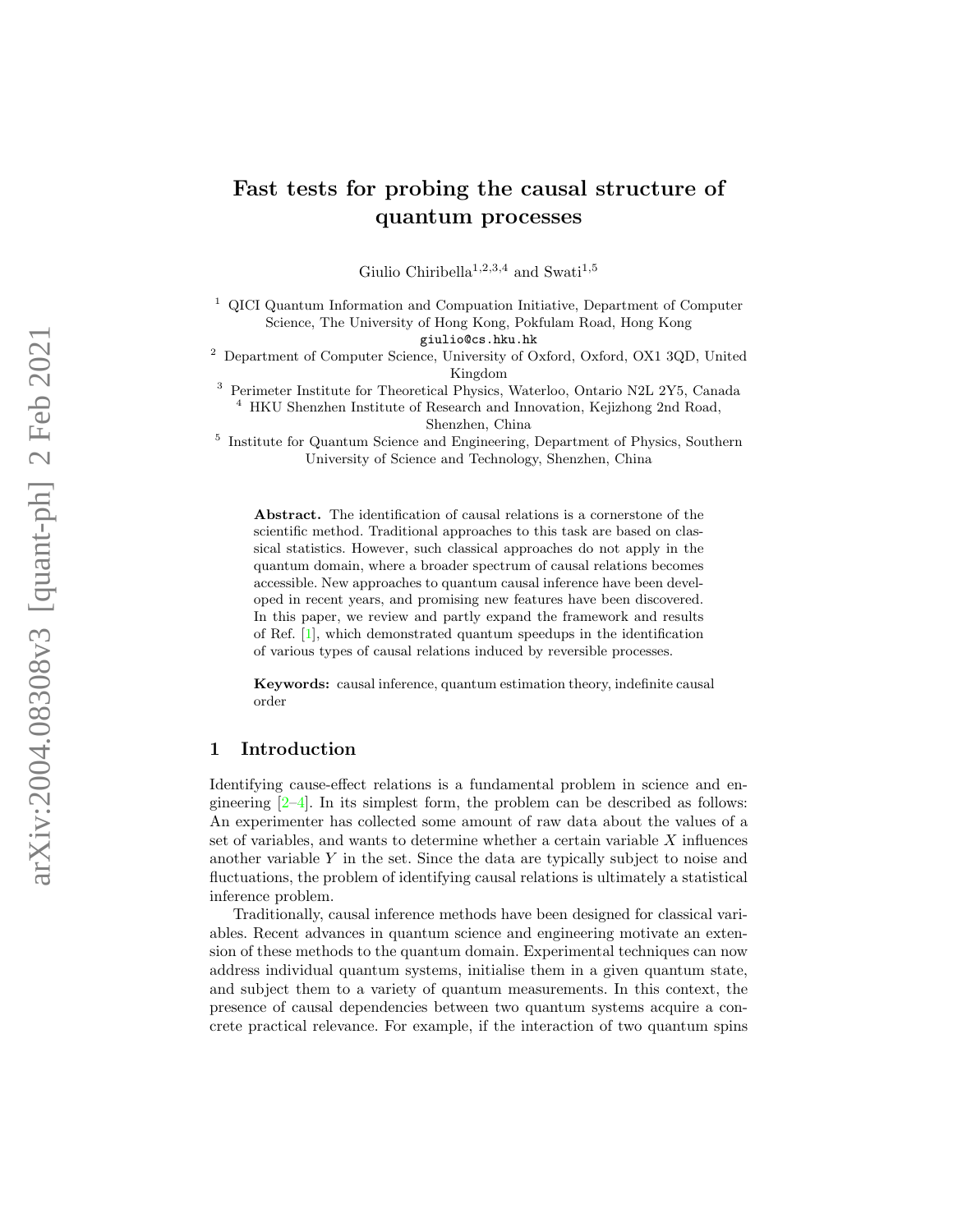induces a causal dependence between them, then the state of one spin can be controlled by operating on the other spin, to some degree that is determined by the strength of the causal relation.

For quantum systems, classical methods of causal inference turn out be inadequate. The reason is that such methods assume that randomness can always be reduced to ignorance about the initial conditions of some additional, latent variable. This assumption is at odds with the violation of Bell inequalities, which rules out local realistic models for quantum correlations. For this reason, classical causal models cannot be applied to the Bell scenario [\[5\]](#page-13-3). A similar conclusion also holds for more general scenarios, including more than two quantum systems, and/or timelike separations  $[6, 7]$  $[6, 7]$  $[6, 7]$ .

The breakdown of classical causal inference methods calls for a new, genuinely quantum formulation of the notions of cause and effect. Several frameworks have been proposed to date, with different features and sometimes different purposes. The framework of quantum combs, introduced by Chiribella, D'Ariano, and Perinotti in a series of works  $[8-10]$  $[8-10]$ , describes networks of quantum processes connected with one another according to a given causal structure. In this framework, one can express the fact that a given process induces a causal dependence between a quantum system and another. More broadly, this notion can also be generalised to probabilistic theories beyond quantum mechanics [\[11\]](#page-14-4), and to an even broader class of theories described by symmetric monoidal categories [\[12,](#page-14-5)[13\]](#page-14-6). Frameworks for describing causal relations in quantum theory and beyond have been developed in  $[14-16]$  $[14-16]$ . More recently, a quantum framework for describing causal relations between quantum systems has been developed by Allen et al [\[17\]](#page-14-9). This framework, known as quantum causal models, can be regarded as an enrichment of the framework of quantum combs, with new conditions that allow one to express the conditional independences among quantum variables.

Given a framework for describing causal relationships among quantum variables, one can develop strategies for identifying such relations. Two interesting examples were presented in Refs  $[18, 19]$  $[18, 19]$  $[18, 19]$ . In these works, the authors considered the problem of determining whether two quantum systems, say two photons, are in a spacelike or timelike configuration. Equivalently, this amounts to determining whether the states of the two systems are marginals of a bipartite quantum state (spacelike configuration, corresponding to a past common cause in the joint preparation of the two systems), or whether the state of one system is obtained from the state of the other by a quantum process (timelike configuration, corresponding to a cause-effect relation directed from one system to the other). Remarkably, the authors found out that certain quantum correlations can distinguish between these two situations, thus defying the classical motto "correlation does not imply causation".

The fact that quantum correlations can be witnesses of causal relationships suggests that quantum measurements could offer more powerful ways to identify causal relations compared to their classical counterpart. In a recent work [\[1\]](#page-13-0), Chiribella and Ebler showed that quantum features like entanglement and su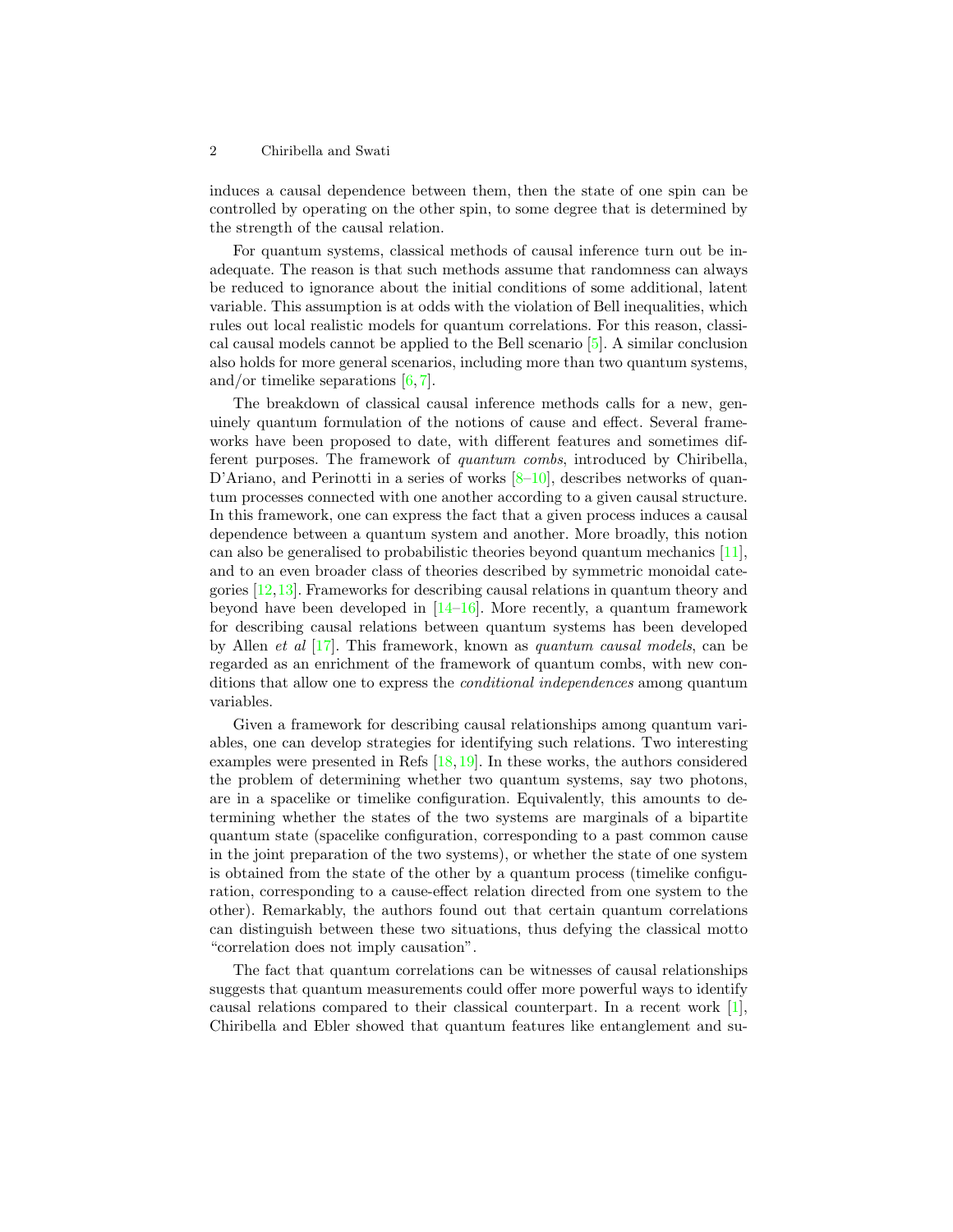perposition can lead to speedups in the identification of various types of causal relations. In particular, they addressed the following question: given a variable, which variable out of a list of candidate variables, is the effect of it? For simplicity, they focussed on the basic scenario where the cause-effect relation is induced by a reversible process. Classically, it turns out that the minimum probability of error is  $p_{\text{err}}^{\text{C}}(N) = 1/2d^{N-1}$ , where d is the dimension of the quantum systems associated to the given variables, and  $N$  is the number of times the variables are probed. This means that the error probability decays exponentially as  $p_{\text{err}}^{\text{C}}(N) \approx 2^{-R_{\text{C}}N}$ , with decay rate  $R_{\text{C}} = \log_2 d$ . In stark contrast, Chiribella and Ebler showed that the error probability for quantum strategies decays quadratically faster, with an exponential decay rate equal to  $2 \log_2 d$ . Similar advantages arise in the task of identifying the presence of a causal link between two variables, and in the task of identifying the cause of a given effect.

This paper reviews the framework and the results of Ref. [\[1\]](#page-13-0) in a way that is suitable for non-specialists. The paper is organised as follows: in Section [2,](#page-2-0) we provide preliminary notions that will be used later in the paper. In Section [3,](#page-6-0) we review the problem of identifying of the effect of a given variable, and we provide the minimum error probability and its decay rate for classical strategies. Then, we provide quantum strategies that achieve a speedup over their classical counterpart (Section  $4$ ). In Section [5,](#page-11-0) we generalize the above results for the case of multiple hypotheses and provide some applications. Finally, we conclude in Section [6](#page-12-0) by discussing directions of future research.

# <span id="page-2-0"></span>2 Preliminaries

In this section we review and expand the framework of Ref. [\[1\]](#page-13-0), providing some additional definitions that help clarifying the different types of causal relations induced by quantum processes.

# 2.1 Notation

For a given Hilbert space  $\mathcal{H}$ , we denote by  $B(\mathcal{H})$  the space of bounded operators on H, by  $T(\mathcal{H})$  the space of trace-class operators, and by  $St(\mathcal{H}) := \{ \rho \in$  $T(\mathcal{H}) | \rho \geq 0$ ,  $tr[\rho] = 1$  the convex set of density operators. In the context of causal inference, quantum systems are often called quantum variables. We will denote quantum systems by Roman letters, such as  $A, B, \ldots$ , and the corresponding Hilbert spaces as  $\mathcal{H}_A, \mathcal{H}_B, \ldots$ , respectively. We will use the shorthand notation  $\mathsf{St}(A) := \mathsf{St}(\mathcal{H}_A)$ .

Let A and B be two quantum systems, and let  $\mathcal{H}_A$  and  $\mathcal{H}_B$  be the corresponding Hilbert spaces. We will denote by  $A \otimes B$  the composite system consisting of subsystems  $A$  and  $B$ , corresponding to the tensor product Hilbert space  $\mathcal{H}_{A\otimes B} = \mathcal{H}_A \otimes \mathcal{H}_B$ . The partial trace over the Hilbert space  $\mathcal{H}_A$  will be denoted as  $\text{tr}_A$ .

A quantum process with input  $A$  and output  $B$  is described by a linear, completely positive, trace-preserving map  $\mathcal{C}: T(\mathcal{H}_A) \to T(\mathcal{H}_B)$ , mapping input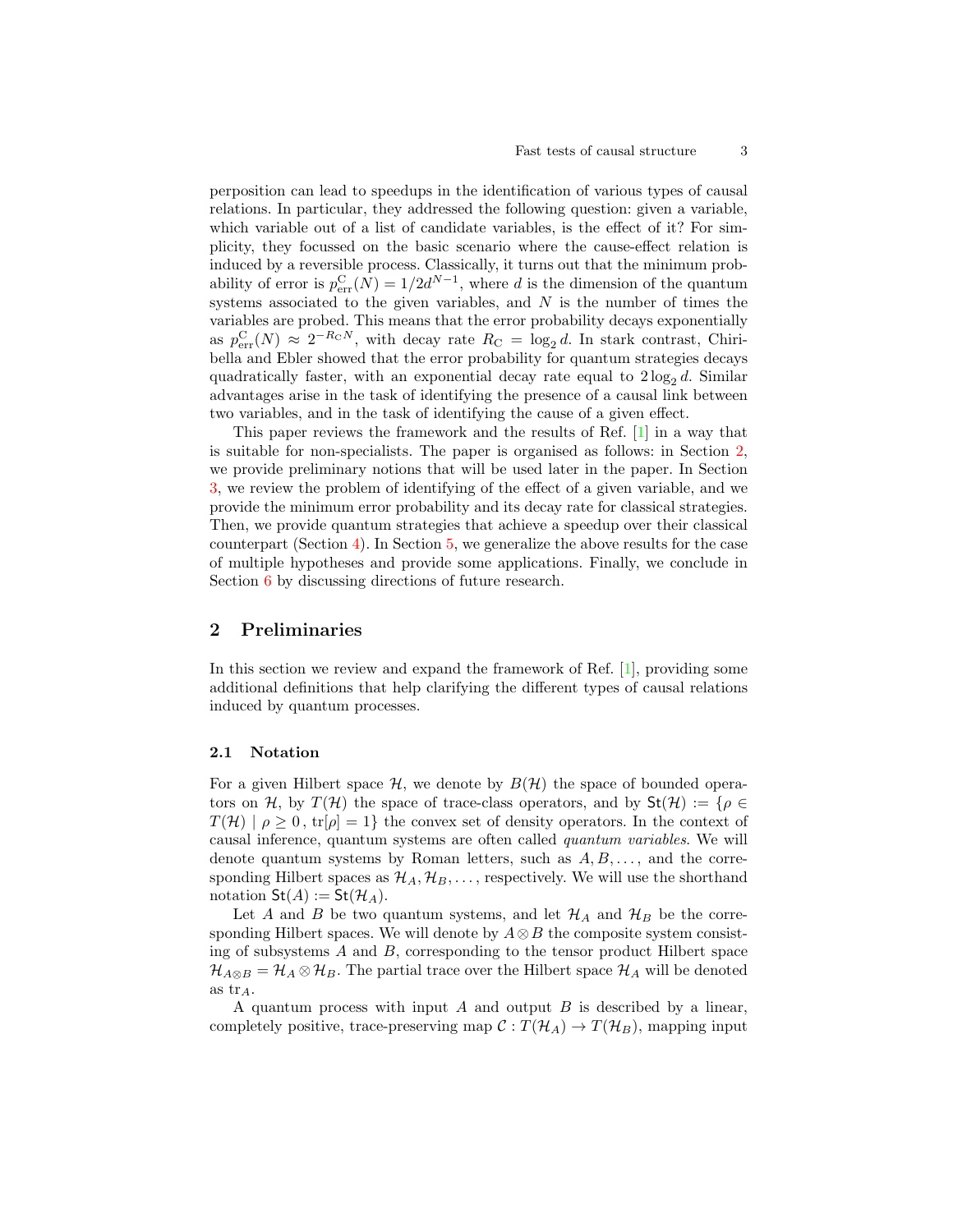states  $\rho \in \mathsf{St}(A)$  into output states  $\mathcal{C}(\rho) \in \mathsf{St}(B)$ . Linear, completely positive and trace-preserving maps will be sometimes abbreviated as CPTP maps. The set of CPTP maps from  $T(\mathcal{H}_A)$  to  $T(\mathcal{H}_B)$  will be denoted by CPTP $(A \rightarrow B)$ .

#### 2.2 Cause-effect relations induced by quantum processes

<span id="page-3-0"></span>Let  $A$  and  $B$  be two quantum systems.

**Definition 1** We say that a process  $C \in \text{CPTP}(A \rightarrow B)$  induces a cause-effect relation from A to B if and only if C is non-constant. If this is the case, then we say that A is a cause for B, and that B is an effect of A.

In other words, a process induces a causal relation from  $A$  to  $B$  if and only if changing the state of system  $A$  can induce changes in the state of system  $B$ . The ability to induce changes serves as a witness of the fact that A is a cause for B.

<span id="page-3-1"></span>Definition [\(1\)](#page-3-0) can be generalized to processes involving multiple inputs and outputs.

**Definition 2** We say that a bipartite process  $\mathcal{D} \in \text{CPTP}((A \otimes A') \rightarrow (B \otimes B'))$ induces a cause-effect relation from  $A$  to  $B$  if and only if there exists at least one state  $\alpha \in \mathsf{St}(\mathcal{H}_{A'})$  such that the reduced process

$$
\mathcal{D}_{\alpha} \in \text{CPTP}(A \to B), \qquad \rho \mapsto \text{tr}_{B'}[\mathcal{D}(\rho \otimes \alpha)] \tag{1}
$$

is non-constant. If this is the case, then we say that A is a cause for B, and that B is an effect of A.

Note that a process  $\mathcal{C} \in \text{CPTP}(A \to B)$  may not induce a cause-effect relation from A to B, but may still be the reduced process of some other process  $D \in$  $\text{CPTP}((A \otimes A') \rightarrow (B \otimes B'))$  that does induce a cause-effect relation from A to B. This observation shows that the presence of a cause-effect relation, as defined in Definitions [\(1\)](#page-3-0) and [\(2\)](#page-3-1), is a property of the process under consideration, and not just of the variables A and B. In other words, a cause-effect relation that is actually present may not be detected by inspecting the process from A to B alone.

The notion of "process inducing a cause-effect relation" provided in Definitions [\(1\)](#page-3-0) and [\(2\)](#page-3-1) is rather weak, because it allows the influence of the cause on the effect to be arbitrarily small. A stronger notion arises when the cause-effect relation is faithful, in the following sense:

**Definition 3** We say that a process  $C \in \text{CPTP}(A \rightarrow B)$  induces a faithful cause-effect relation from A to B if and only if C is correctable, meaning that there exists another process  $\mathcal{R} \in \text{CPTP}(B \to A)$  such that

$$
\mathcal{R} \circ \mathcal{C} = \mathcal{I}_A \,,\tag{2}
$$

where  $\mathcal{I}_A \in \text{CPTP}(A \to A)$  is the identity process. When this is the case, we say that  $B$  is a causal intermediary of  $A$ .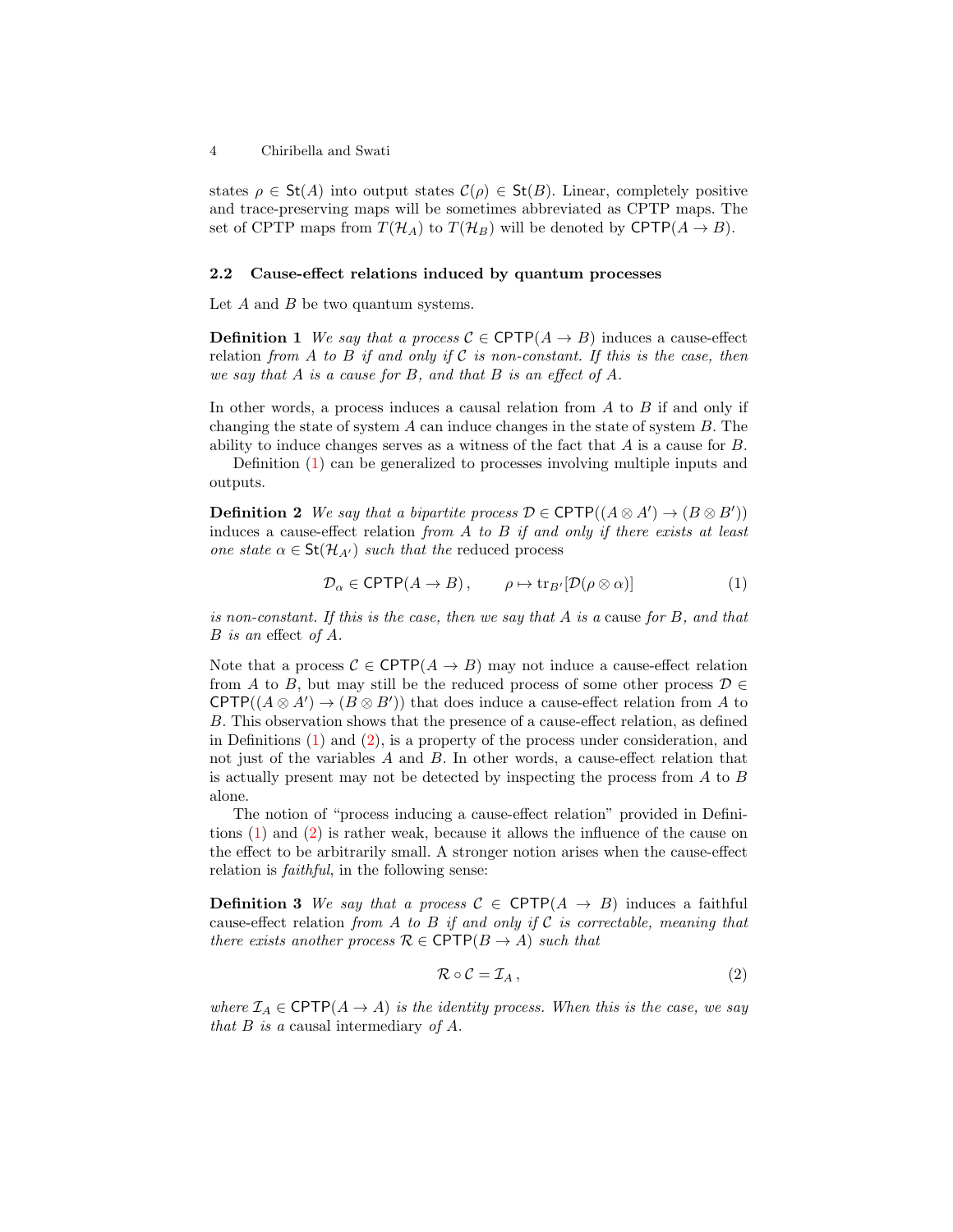Intuitively, variable  $B$  is a causal intermediary for variable  $A$  if all the possible causal influences of A can be reconstructed from B. In other words, every process from A to a third variable  $B'$  must factorise into the process from A to B, followed by some process from  $B$  to  $B'$ . This intuition is formalised by the following proposition:

**Proposition 1** The process  $C \in \text{CPTP}(A \rightarrow B)$  induces a faithful cause-effect relation from  $A$  to  $B$  if and only if, for every quantum system  $B'$ , and for every process  $\mathcal{E} \in \text{CPTP}(A \to B')$  there exists a process  $\mathcal{D} \in \text{CPTP}(B \to B')$  such that

$$
\mathcal{E} = \mathcal{D} \circ \mathcal{C} \,. \tag{3}
$$

**Proof.** Suppose that C induces a faithful causal-effect relation. Then, let  $\mathcal{R} \in$ CPTP( $B \to A$ ) be the process that inverts C, namely  $\mathcal{R} \circ C = \mathcal{I}_A$ . Then, for every system B' and every process  $\mathcal{E} \in \text{CPTP}(A \to B')$ , one has  $\mathcal{E} = \mathcal{D} \circ \mathcal{C}$ , with  $\mathcal{D} := \mathcal{E} \circ \mathcal{R}.$ 

Conversely, suppose that, for every quantum system  $B'$  and for every process  $\mathcal{E} \in \text{CPTP}(A \to B')$ , there exists a process  $\mathcal{D} \in \text{CPTP}(B \to B')$  such that  $\mathcal{E} = \mathcal{D} \circ \mathcal{C}$ . In particular, one can pick  $B' \equiv A$  and  $\mathcal{E} \equiv \mathcal{I}_A$ , in which case the condition  $\mathcal{E} = \mathcal{D} \circ \mathcal{C}$  implies that C is correctable, and therefore induces a faithful cause-effect relation.  $\Box$ 

In general, the presence of a faithful cause-effect relation from A to B does not imply that the causal influences of A propagate exclusively through B. For example, quantum secret sharing protocols, such as those presented in Ref. [\[20\]](#page-14-12), provide examples of processes where a given cause can have multiple causal intermediaries. The situation is much simpler when the cause-effect relation is reversible, in the following sense:

**Definition 4** We say that a process  $C \in \text{CPTP}(A \rightarrow B)$  induces a reversible cause-effect relation between A and B if and only if C is reversible, meaning that there exists another process  $\mathcal{R} \in \text{CPTP}(B \to A)$  such that

$$
\mathcal{R} \circ \mathcal{C} = \mathcal{I}_A \quad \text{and} \quad \mathcal{C} \circ \mathcal{R} = \mathcal{I}_A, \tag{4}
$$

where  $\mathcal{I}_X \in \text{CPTP}(X \to X)$  is the identity process on system  $X \in \{A, B\}.$ 

In this paper, we will focus on situations where the cause-effect relation between two variables is reversible. In this case, the presence of a cause-effect relation between variables  $A$  and  $B$  rules out the possibility of any cause-effect relation from  $A$  to any other variable  $B'$  that is independent of  $B$ . More precisely, if a process  $\mathcal{D} \in \text{CPTP}(A \to B \otimes B')$  is such that its reduced process  $\mathcal{C} =$  $(\mathcal{I}_B \otimes \text{tr}_{B'}) \circ \mathcal{D}$  is reversible, then  $\mathcal{D}$  must be of the form  $\mathcal{D} = \mathcal{C} \otimes \beta$ , where  $\beta \in \mathsf{St}(B')$  is some fixed state of system  $B'$ .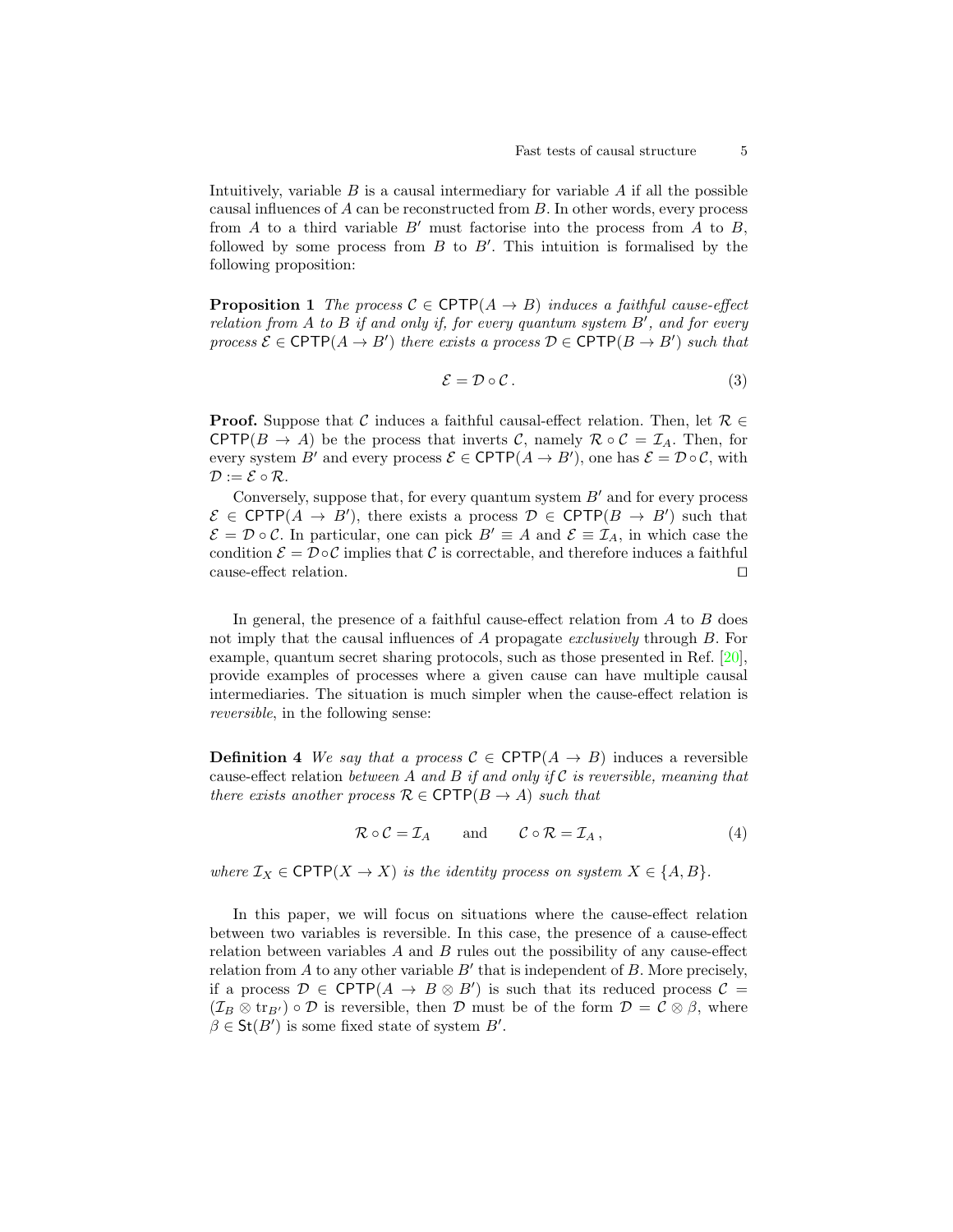# <span id="page-5-2"></span>2.3 Discrimination of causal hypotheses

Consider the situation where an experimenter has access to a black box, implementing a quantum process with a given set of input systems and a given set of output systems. The goal of the experimenter is to figure out the causal relations among the systems involved in the process. For example, the black box could implement a process with input system  $A$  and output system  $B$ , and the experimenter may want to figure out whether the process induces a cause-effect relation.

In general, we will assume that the black box is guaranteed to satisfy one, and only one, of k possible hypotheses  $(H_i)_{i=1}^k$  about the cause-effect relations occurring between its inputs and outputs. No further information about the process is available to the experimenter. To figure out which hypothesis is correct, the experimenter will set up a test designed to probe the causal relations.

We will use the term *causal hypotheses* for hypotheses on the causal relations induced by a given process. The problem of distinguishing between alternative causal hypotheses will be called discrimination of causal hypotheses. To illustrate the problem, we will focus on one basic instance: discover which of two variables B and C is the effect of a given variable A. More specifically, we consider the following alternative hypotheses:

 $H_1$ : B is a causal intermediary for A, and C is uniformly random,

 $H_2$ : C is a causal intermediary for A, and B is uniformly random.

For simplicity, we will assume that systems  $A, B$ , and  $C$  have the same dimension, equal to  $d < \infty$ . In terms of the process  $C \in \text{CPTP}(A \to (B \otimes C))$  the two hypotheses correspond to the following statements:

 $H_1: C$  has the form  $C(\cdot) = U \cdot U^{\dagger} \otimes I/d$ , for some unitary operator  $U \in B(\mathbb{C}^d)$ ,  $H_2$ : C has the form  $\mathcal{C}(\cdot) = I/d \otimes V \cdot V^{\dagger}$ , for some unitary operator  $V \in B(\mathbb{C}^d)$ .

In either case, the unitary operators  $U$  and  $V$  are unknown to the experimenter.

In general, every hypothesis on the causal relations between inputs and outputs is in one-to-one correspondence with a subset of CPTP maps. In the above example, the two hypotheses  $H_1$  and  $H_2$  correspond to the sets

<span id="page-5-1"></span><span id="page-5-0"></span>
$$
\mathsf{H}_1 = \left\{ U \cdot U^{\dagger} \otimes I/d \mid U \in B(\mathbb{C}^d), \, U^{\dagger} U = U U^{\dagger} = I \right\} \tag{5}
$$

$$
\mathsf{H}_2 = \left\{ I/d \otimes V \cdot V^{\dagger} \mid V \in B(\mathbb{C}^d), V^{\dagger}V = VV^{\dagger} = I \right\}. \tag{6}
$$

The problem is to determine whether the given process  $\mathcal C$  belongs to  $H_1$  or to  $H<sub>2</sub>$ .

For the discrimination between these two hypotheses we will consider setups that probe the unknown process  $\mathcal C$  for  $N$  times, by inserting them in a sequential quantum circuit, as illustrated in Figure [1.](#page-6-1) As a figure of merit, we will consider the minimization of the probability of error, in the worst case over all possible processes C that are compatible with the causal hypotheses  $(5)$  and  $(6)$ .

In general, the error probability in distinguishing two known quantum processes decays exponentially with the number of interrogations [\[21\]](#page-14-13). Informally,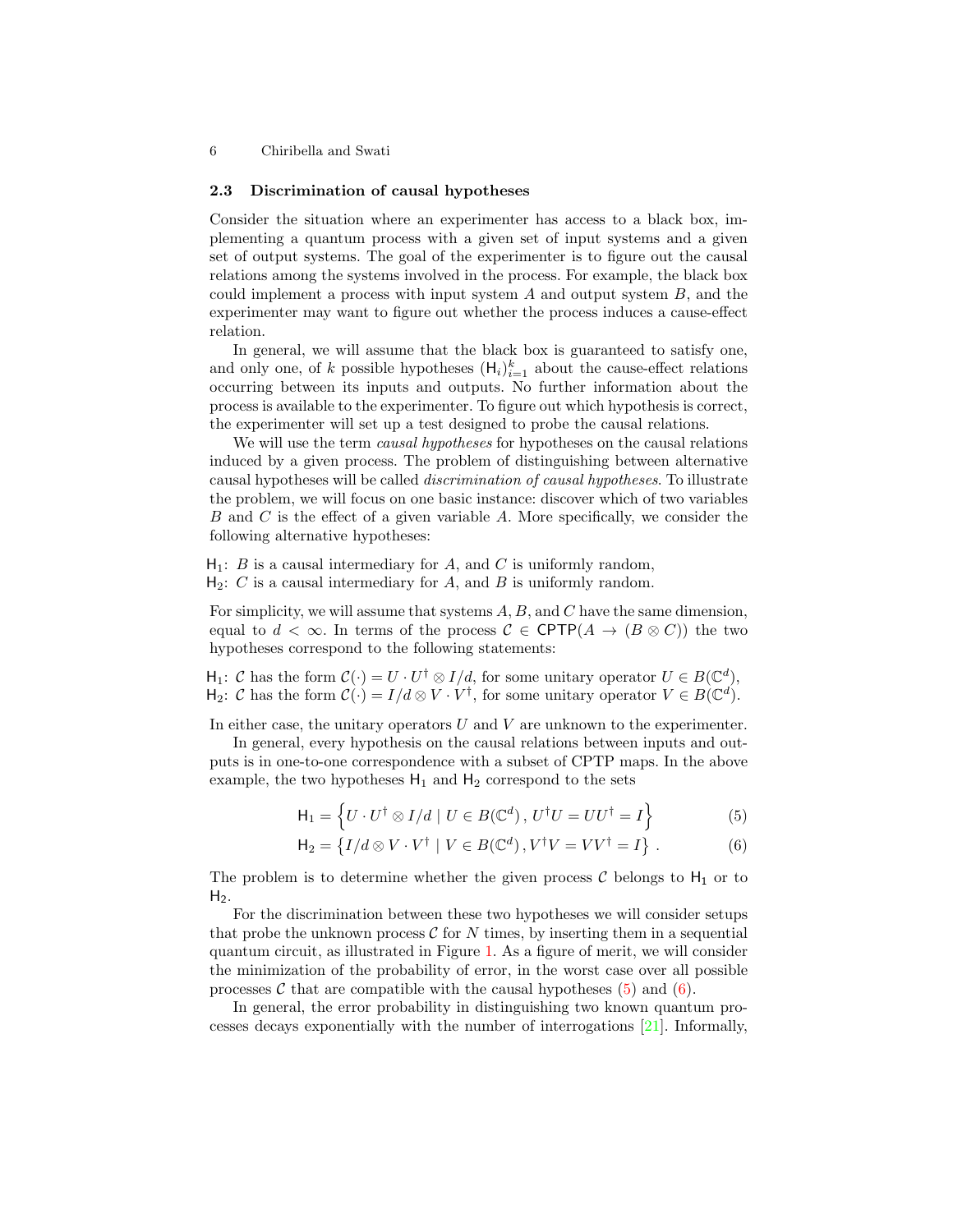

<span id="page-6-1"></span>Fig. 1. General setup for testing causal hypotheses on a process  $\mathcal C$  with one input variable and two output variables  $[8-10]$  $[8-10]$ . The experimenter prepares an initial state  $\Psi$ , possibly entangled with an auxiliary system, and probes the process for  $N$  times. Between one execution of the process  $\mathcal C$  and the next, the experimenter can intervene by performing a unitary gate  $\mathcal{U}_i$  on the output systems of C and on some auxiliary system in the laboratory. Finally, a measurement  $\mathcal M$  is performed and the outcome is used to produce a guess of the correct causal hypothesis.

this means that the error probability scales asymptotically as  $p_{\text{err}}(N) \approx 2^{-NR}$ for some exponent  $R > 0$ , called the *decay rate*. More formally, the decay rate is defined as  $R := \liminf_{N \to \infty} -\log[p_{err}(N)]/N$ , where we assume base 2 for the logarithm here and in the rest of the paper. In the following, we will use the decay rate to assess the performance of various strategies for distinguishing causal hypotheses.

# <span id="page-6-0"></span>3 Optimal classical strategy for finding a causal intermediary

Let us consider the classical version of the problem in Subsection [2.3.](#page-5-2) The classical version involves three classical random variables  $A, B$ , and  $C$ , each with sample space of cardinality  $d < \infty$ . The two causal hypotheses are:

 $H_1: B$  is a permutation of A, and C is uniformly random,  $H_2$ : C is a permutation of A, and B is uniformly random.

In either case, the exact form of the permutation is unknown to the experimenter.

For parallel strategies where the unknown process is probed on N independent inputs, the optimal error probability  $p_{\text{err}}^{\text{C}}(N)$  is [\[1\]](#page-13-0)

$$
p_{\text{err}}^{\text{C}}(N) = \frac{1}{2d^{N-1}}.\tag{7}
$$

This implies the optimal decay rate is

<span id="page-6-2"></span>
$$
R_{\rm C} = \log d. \tag{8}
$$

A result by Hayashi [\[22\]](#page-14-14) implies that the decay rate cannot be improved by considering more general sequential strategies such as those in Figure [1.](#page-6-1)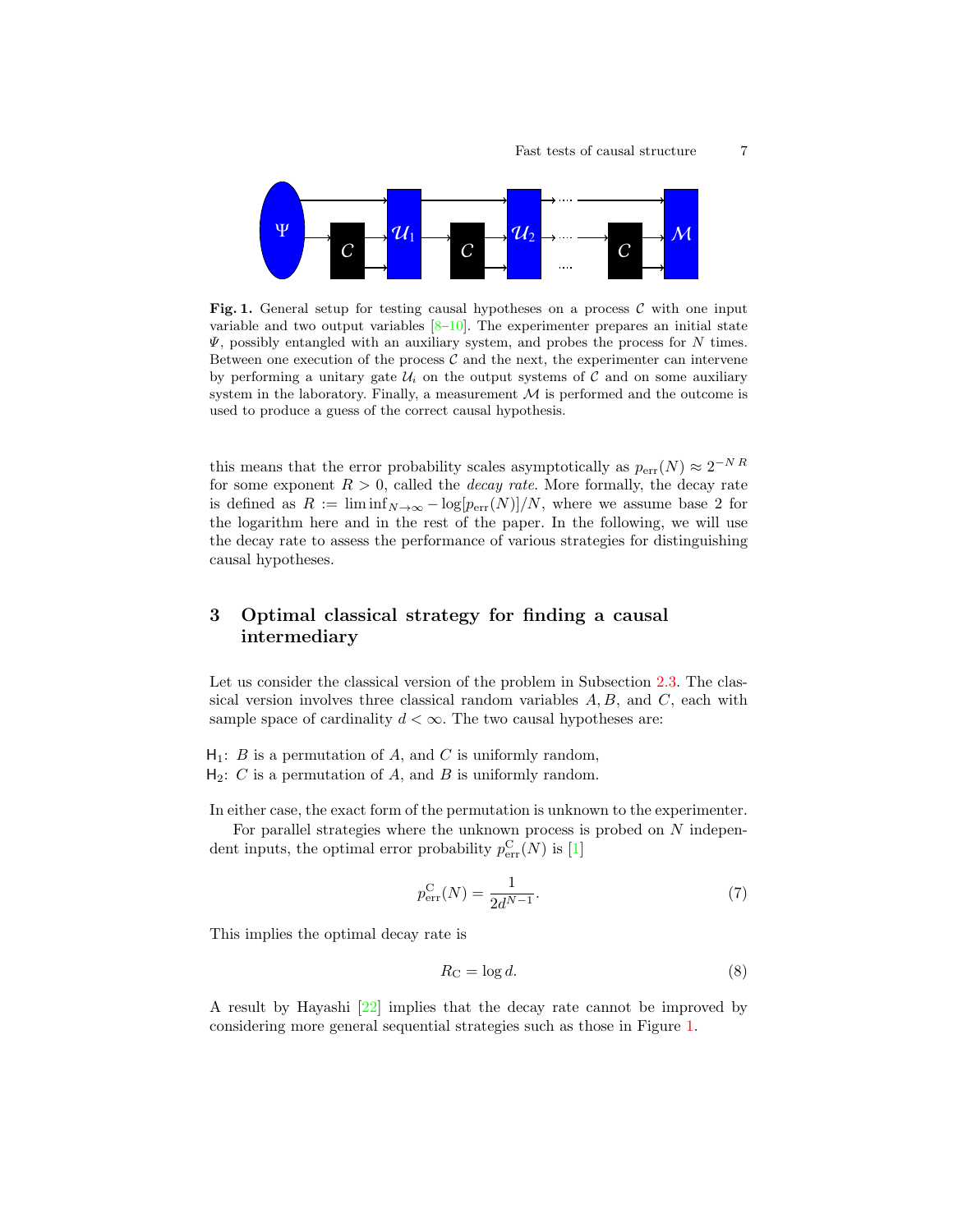# <span id="page-7-0"></span>4 Quantum advantages

Classical random variables can be regarded as quantum systems that have lost coherence with respect to a privileged orthonormal basis of "classical states". But what if the coherence is preserved? In the following we will show that the possibility of probing processes through coherent superpositions of classical inputs can enhance our ability to identify the correct causal hypothesis.

#### 4.1 A benefit of quantum coherence

The three classical random variables  $A, B$ , and  $C$  considered in the previous section can be considered as the decohered versions of three quantum systems  $A, B$ , and C with d-dimensional Hilbert spaces. Similarly, a permutation of the values of the random variable A according to an element  $\pi$  of the symmetric group  $S(d)$ can be regarded as the decohered version of the unitary permutation operator  $U_{\pi} = \sum_{i=1}^{d} |\pi(i)\rangle\langle i|$ , where  $\{|i\rangle\}_{i=1}^{d}$  is the orthonormal basis representing the classical states.

In this scenario, the two "classical" causal hypotheses become

 $H_1$ : C has the form  $C(\cdot) = U_{\pi} \cdot U_{\pi}^{\dagger} \otimes I/d$ , for some permutation  $\pi \in S(d)$ ,  $H_2$ : C has the form  $C(\cdot) = I/d \otimes U_{\sigma} \cdot U_{\sigma}^{\dagger}$ , for some permutation  $\sigma \in S(d)$ .

To distinguish between these two hypotheses, the experimenter could prepare N probes in the superposition state

$$
|e_0\rangle = \frac{1}{\sqrt{d}} \sum_{i=0}^{d-1} |i\rangle , \qquad (9)
$$

which is invariant under permutations. Thus, the unknown process  $\mathcal C$  yields either  $\left(\ket{e_0}\bra{e_0}\otimes\frac{\mathbb{I}}{d}\right)^{\otimes N}$  or  $\left(\frac{\mathbb{I}}{d}\otimes\ket{e_0}\bra{e_0}\right)^{\otimes N}$  depending on which causal hypothesis is correct.

The probability of error can be computed by taking advantage of the symmetry of the problem, which implies that the worst case error probability is equal to the average error probability when the prior probability for the two hypotheses  $H_1$  and  $H_2$  is uniform. In this case, Helstrom's theorem [\[23\]](#page-14-15) states that the minimum error probability in distinguishing between the states  $\rho_1$  and  $\rho_2$ , given with uniform *a priori* probability, is

$$
p_{\text{err},\text{ave}}(\rho_1, \rho_2) = \frac{1 - \frac{1}{2} \left\| \rho_1 - \rho_2 \right\|_1}{2},\tag{10}
$$

where  $||G||_1 := \text{tr} \sqrt{G^{\dagger}G}$  denotes the trace norm of a generic trace class operator  $G \in T(\mathcal{H})$ . Applied to our problem, Helstrom's theorem yields the error probability

<span id="page-7-1"></span>
$$
p_{\text{err}}^{\text{coh}} = \frac{1}{2d^N}.\tag{11}
$$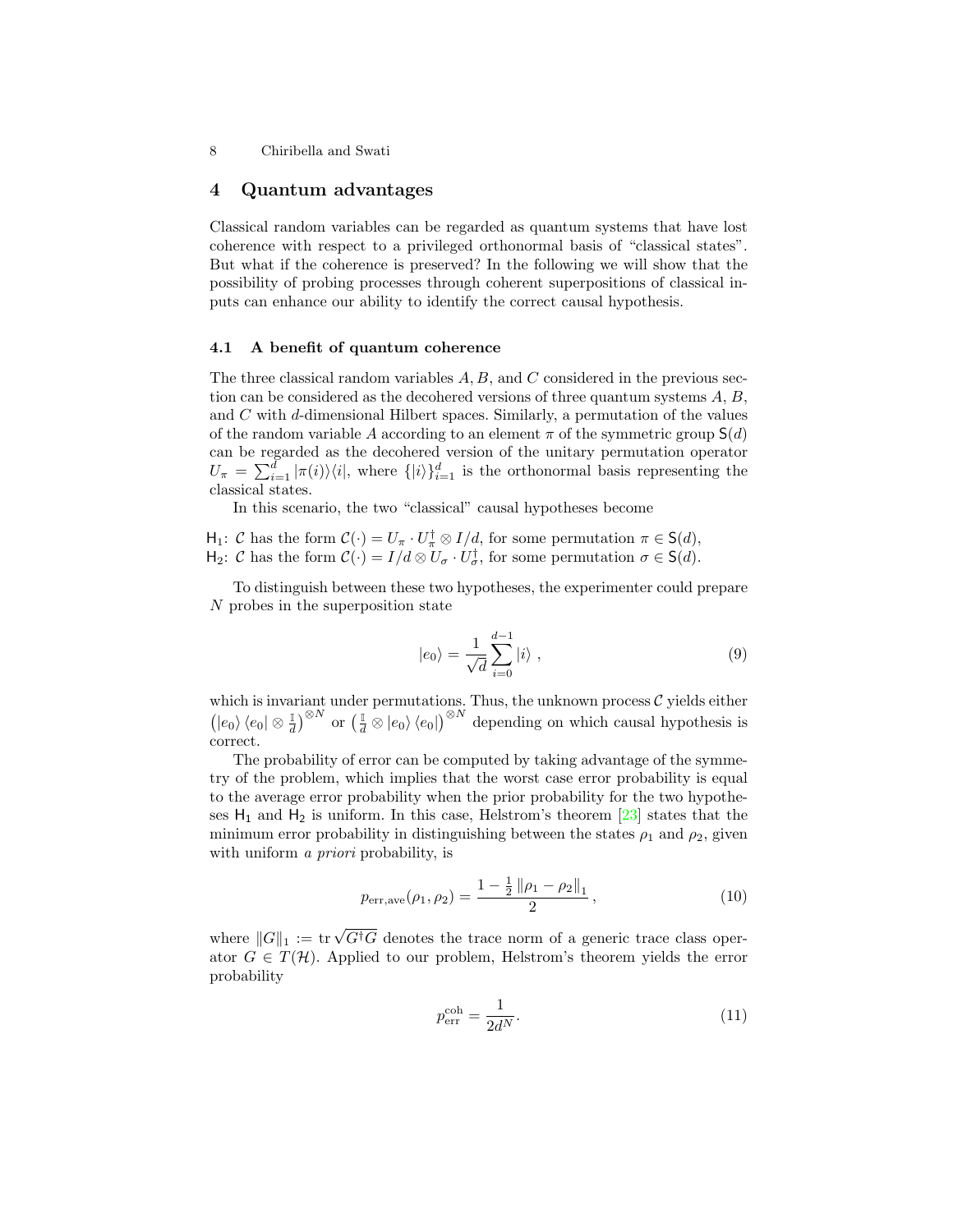By comparison with the classical error probability [\(7\)](#page-6-2), we can see that coherence provides a reduction of the error probability by a factor d. This is a relatively minor improvement, as it does not affect the decay rate. Still, it is an interesting first illustration of how quantum effects can affect the discrimination of causal hypotheses.

#### <span id="page-8-0"></span>4.2 General quantum scenario

Let us move on now to the general quantum scenario, where the relation between cause and effect is described by an arbitrary unitary operator (not necessarily a permutation operator, as in the previous subsection).

At first, this problem appears to be much more challenging for our experimenter, since the dependence between cause and effect can be any arbitrary element of the special unitary group  $SU(d)$ . Surprisingly, however, the same error probability as in Eq. [\(11\)](#page-7-1) can be achieved.

Let us consider the case where N is an integer multiple of d, say  $N = dt$ for some non-negative integer  $t$ . In this case, a universal quantum strategy with error probability  $(11)$  is to divide the N probes into groups of d, and to prepare each group of probes in  $SU(d)$  singlet state

$$
|S_d\rangle = \frac{1}{\sqrt{d!}} \sum_{k_1,\cdots,k_d} \epsilon_{k_1\cdots k_d} |k_1,\cdots,k_d\rangle, \qquad (12)
$$

where  $\epsilon_{k_1\cdots k_d}$  represents the totally antisymmetric tensor and the summation extends over all the vectors in the computational basis.

Each of the d particles in each group is then fed into one use of the unknown process. Since the singlet state is invariant under unitary transformations, the problem becomes to distinguish between the state  $|S_d\rangle\langle S_d|^{\otimes t} \otimes (I/d)^{\otimes N}$  (hypothesis  $H_1$ ) and  $(I/d)^{\otimes N} \otimes |S_d\rangle\langle S_d|^{\otimes t}$  (hypothesis  $H_2$ ). In this case, Helstrom's theorem again gives error probability  $1/(2d^N)$ , which is equal to the value  $p_{\text{err}}^{\text{coh}}$ obtained in the previous subsection.

If N is not a multiple of d, a rough strategy is to use only the first  $\widetilde{N}$  :=  $d |N/d|$  probes, and to apply the above procedure. In this way, one obtains error probability  $1/(2d^N)$ , which is suboptimal but still has the same decay rate as the coherent strategy we saw in the previous subsection.

#### <span id="page-8-1"></span>4.3 Parallel strategies with an external reference system

We now show that the decay rate of the minimal error probability can be doubled if the experimenter uses an additional reference system entangled with  $N$  input probes in the protocol. For simplicity, we will assume that  $N$  is a multiple of  $d$ .

The basic idea for constructing the quantum-enhanced strategy is the following. In the absence of a reference system, the strategy was to divide the N probes into  $N/d$  subgroups of size d, and to put the particles in each group in the singlet state. However, there are many ways of dividing  $N$  particles into groups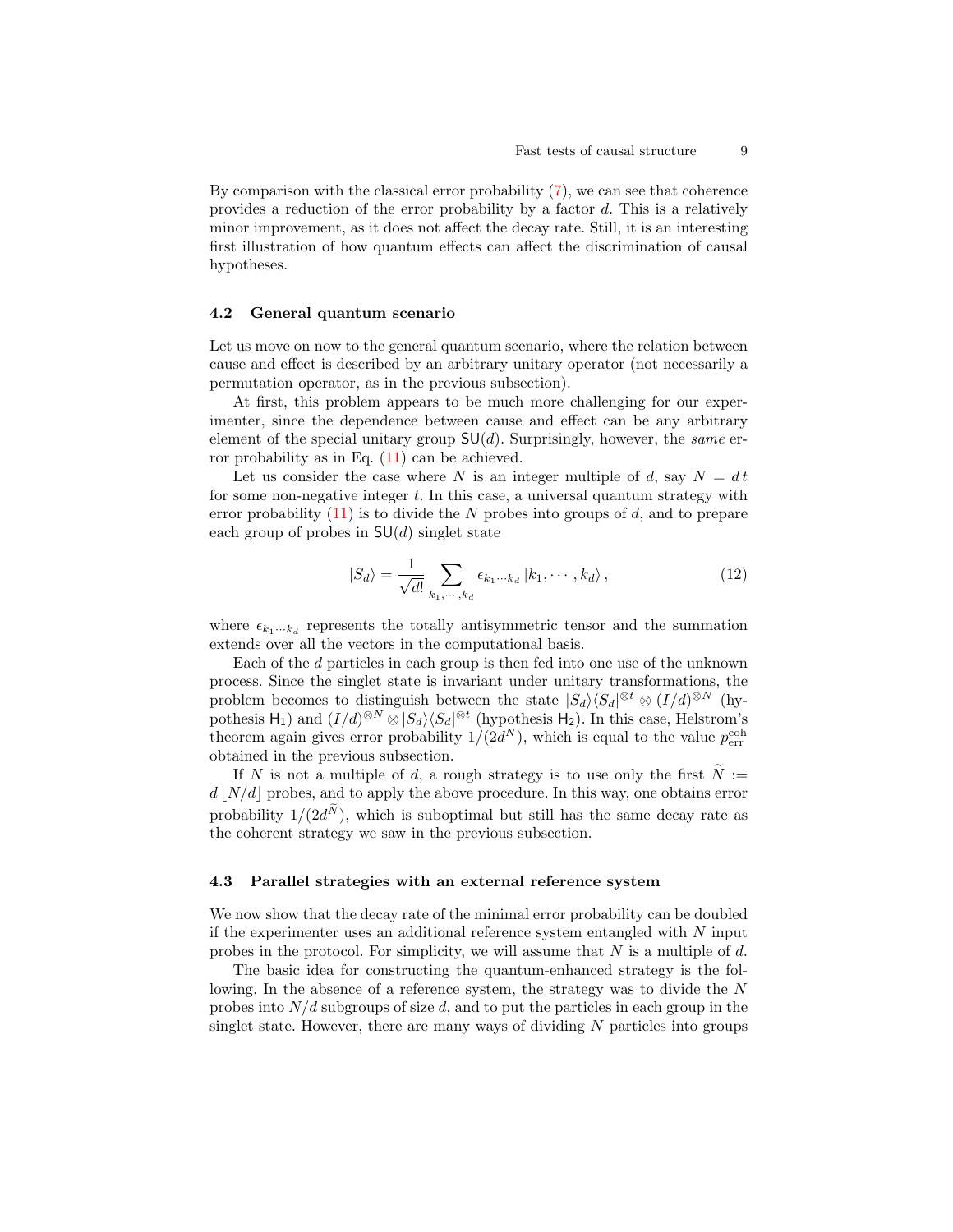of d. Each of these ways leads to the error probability  $p_{\text{err}}^{\text{coh}} = 1/2d^N$ . What about trying all possible ways in a coherent superposition?

Consider an external reference system with an orthonormal basis  $\{|i\rangle\}_{i=1}^{G_{N,d}}$ , where the index  $i$  labels the possible ways in which  $N$  particles can be divided into groups of  $d$ , and  $G_{N,d}$  denotes the number of such ways. Then, one can construct the superposition state

<span id="page-9-0"></span>
$$
|\psi\rangle = \frac{1}{\sqrt{G_{N,d}}} \sum_{i=1}^{G_{N,d}} \left( |S_d\rangle^{\otimes N/d} \right)_i \otimes |i\rangle , \qquad (13)
$$

where  $\left( \ket{S_d}^{\otimes N/d} \right)$ denotes the product of  $N/d$  singlet states distributed in the i-th way.

While a classical randomization over all the possible ways to group the N particles is useless, the quantum superposition  $(13)$  turns out to be *very* useful. After some algebra [\[1\]](#page-13-0), it is possible to show that the optimal setup using the state [\(13\)](#page-9-0) has error probability

$$
p_{\text{err}}^{\text{Q}}(N) = \frac{m(N,d)}{2d^N} \left(1 - \sqrt{1 - \frac{1}{m(N,d)^2}}\right),\tag{14}
$$

where

$$
m(N,d) := N! \prod_{i=1}^{d} \frac{(d-i)!}{(N/d+d-1)!}
$$
 (15)

is the multiplicity of the trivial representation of  $SU(d)$  in the N-fold tensor representation  $U \mapsto U^{\otimes N}$ . For large N, the above expression can be approximated as

<span id="page-9-1"></span>
$$
p_{\text{err}}^{\text{Q}}(N) \approx \frac{1}{4m(N,d)\,d^N} \,. \tag{16}
$$

Using the explicit expression  $(15)$ , we then obtain the decay rate

$$
R_{\rm Q} = -\lim_{N \to \infty} \frac{\log[p_{\rm err}^{\rm Q}(N)]}{N} = 2\log(d) = 2R_{\rm C} \,. \tag{17}
$$

Thus, the presence of entanglement between the probes and the external reference system allows one to double the decay rate of the error probability.

The asymptotic limit can be achieved for sufficiently small number of interrogations of the unknown process. For example, an error probability less than 10<sup>−</sup><sup>6</sup> can be achieved by using 12 interrogations for discrimination of a causal relation between two quantum bits, while 20 interrogations are necessary for classical binary variables in order to achieve the same error threshold.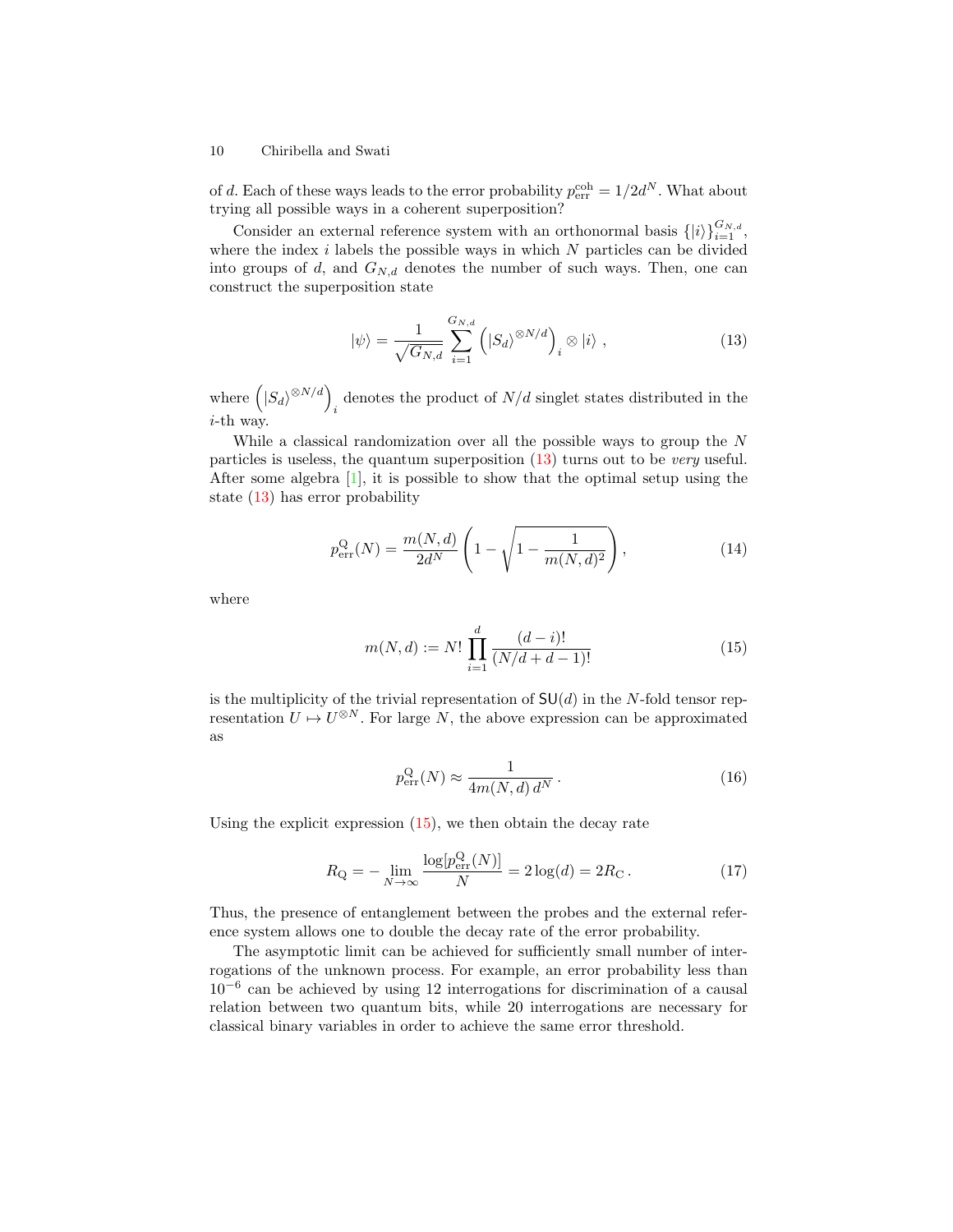#### 4.4 The ultimate quantum limit

In the previous subsections  $(4.2)$  and  $(4.3)$ , we considered strategies where the unknown process was applied for  $N$  times in parallel on  $N$  input systems. These strategies are a special case of the sequential strategies shown in Figure [1.](#page-6-1) Can our experimenter further reduce the error probability by using these more general strategies?

A useful tool to address this question is the notion of fidelity divergence between two processes, introduced in Ref. [\[1\]](#page-13-0), and later generalized to a broader set of channel divergences in Ref. [\[24\]](#page-14-16). The fidelity divergence between processes  $\mathcal{C}_1$  and  $\mathcal{C}_2$  is defined as

$$
\partial F(C_1, C_2) := \inf_R \inf_{\rho_1, \rho_2} \frac{F(\rho'_1, \rho'_2)}{F(\rho_1, \rho_2)},
$$
\n(18)

where  $\rho_1$  and  $\rho_2$  are states of the process input and of a reference system R,  $\rho'_1 := (\mathcal{C}_1 \otimes \mathcal{I}_R)(\rho_1)$ , and  $\rho'_2 := (\mathcal{C}_2 \otimes \mathcal{I}_R)(\rho_2)$ . In order for the above expression to be well defined, the infimum is taken over all the states  $(\rho_1, \rho_2)$  such that  $F(\rho_1, \rho_2) \neq 0.$ 

Let us denote by  $p_{\text{err}}^{\text{seq}}(\mathcal{C}_1, \mathcal{C}_2; N)$  the error probability in distinguishing between the two processes  $C_1$  and  $C_2$  using a sequence of N interrogations, as in Figure [1.](#page-6-1) It can be shown that the error probability satisfies the bound [\[1\]](#page-13-0)

$$
p_{\text{err}}^{\text{seq}}(\mathcal{C}_1, \mathcal{C}_2; N) \ge \frac{\partial F(\mathcal{C}_1, \mathcal{C}_2)^N}{4}.
$$
 (19)

In the special case where  $C_1 = \mathcal{U} \otimes \mathbb{I}/d$  and  $C_2 = \mathbb{I}/d \otimes \mathcal{V}$  with  $\mathcal{U}(\cdot) = U \cdot U^{\dagger}$  and  $V(\cdot) = V \cdot V^{\dagger}$  being fixed unitary processs, the fidelity divergence is  $1/d^2$ , and the error probability is lower bounded as

$$
p_{\text{err}}^{\text{seq}}(\mathcal{C}_1, \mathcal{C}_2; N) \ge \frac{1}{4d^{2N}}.\tag{20}
$$

Hence, the decay rate cannot be larger than  $2 \log d$ , even if the unitaries U and V are known! If the unitaries U and V are unknown, as in the causal discrimination scenario, then the decay rate can only be  $2 \log d$  or smaller. This observation proves that the decay rate  $2 \log d$ , achievable with a parallel strategy, is optimal among all decay rates achievable by arbitrary sequential strategies.

As a further curiosity, one may ask whether the rate could be improved in some exotic scenario where the order of the N interrogations is indefinite, unlike in the scenario of Figure [1,](#page-6-1) where the  $N$  interrogations happen in a well-defined sequential order. In principle, quantum probability theory is logically compatible with scenarios where quantum processs are combined in an indefinite causal order [\[25](#page-14-17)[–27\]](#page-14-18). Physically, these scenarios may arise in exotic quantum gravity regimes, although research on such realizations is still in its infancy (and, of course, no complete theory of quantum gravity has been formulated yet). Still, as a theoretical possibility, one can already investigate the question of whether the ability to test a process for  $N$  times in an indefinite causal order could help identifying the causal relations occurring between its inputs and outputs.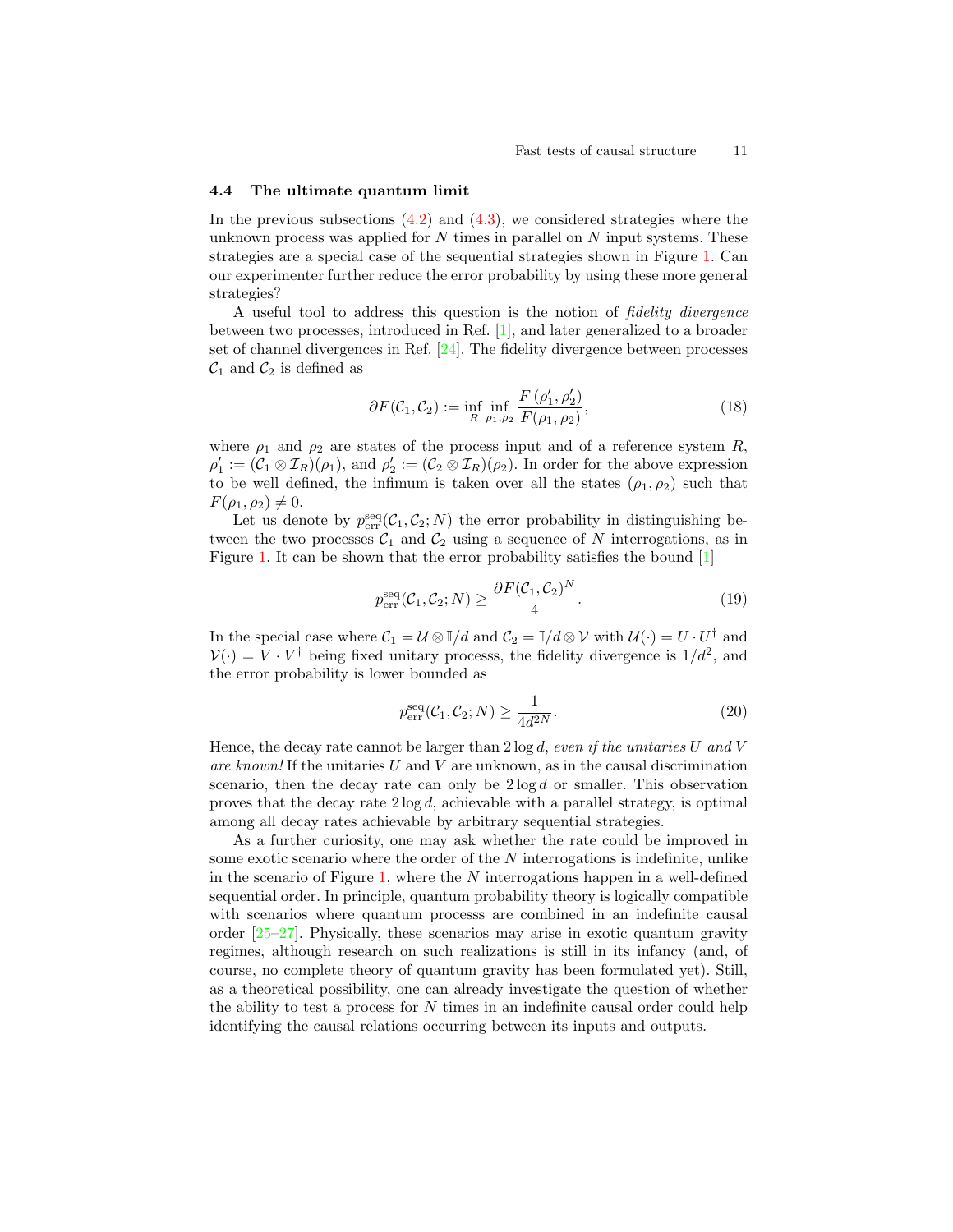For the identification of the causal intermediary, the answer turns out to be negative. The proof strategy is to bound the discrimination error for two simple processes, namely,  $C_1 = \mathcal{I} \otimes \mathcal{I}/d$  and  $C_2 = \mathcal{I}/d \otimes \mathcal{I}$  using arbitrary setups with indefinite order. Using semidefinite programming, Ref. [\[1\]](#page-13-0) showed that the minimum error probability over all setups that place  $N$  uses of the unknown process in an indefinite order is

$$
p_{\text{err}}^{\text{ind}}(\mathcal{C}_1, \mathcal{C}_2; N) \ge \frac{1}{2} \left( 1 - \sqrt{1 - \frac{1}{d^{2N}}} \right). \tag{21}
$$

This result establishes the decay rate  $2 \log d$  as the ultimate limit placed by quantum mechanics to the identification of a causal intermediary. In addition, the strong duality of semidefinite programming guarantees that there exists a suitable setup (possibly requiring indefinite causal order) that achieves the above error probability exactly.

# <span id="page-11-0"></span>5 Other examples of speedups in the identification of causal hypotheses

### 5.1 Multiple candidates for the causal intermediary

In the previous sections, we have seen how to identify the causal intermediary of a variable  $A$  among two possible candidates  $B$  and  $C$ . What about more than two candidates? For  $k > 2$  candidates, the derivation is technically more involved, but the main results remain unchanged:

– In the classical case, when causal relations are described by arbitrary permutations, the minimal error probability is given by

$$
p_{\text{err},k}^{\text{C}} = \frac{(k-1)}{2d^{N-1}} + O(d^{-2N}),
$$
\n(22)

and the decay rate is log d.

– In the quantum case, parallel strategies without a reference system achieve error probability

$$
p_{\text{err},k}^{\text{Q}} = \frac{(k-1)}{2d^N} + O(d^{-2N}),
$$
\n(23)

and the decay rate is still  $log d$ . In contrast, parallel strategies using entanglement with an external reference system can achieve a doubled decay rate  $2 \log d$ .

## 5.2 Detection of causal link between two variables

A basic example of identification of causal hypotheses is to determine whether there is a causal link between two variables  $A$  and  $B$ . In this case, the task is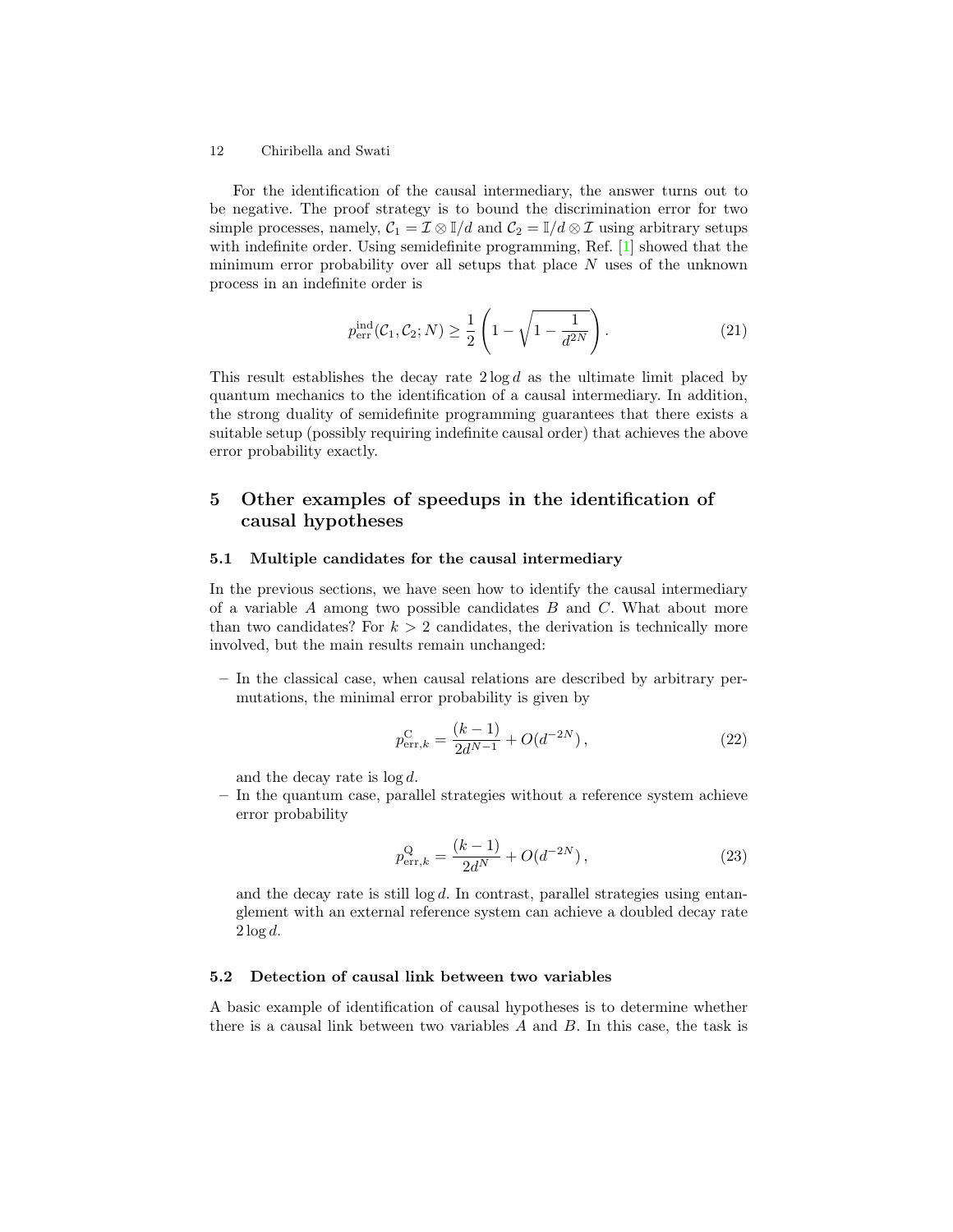to determine whether  $B$  is a causal intermediary for  $A$ , or whether  $B$  fluctuates at random independently of A. As it turns out, entanglement with a reference system can once again double the decay rate of the error probability: the classical error probability decays with rate  $log d$ , while the quantum error probability with reference systems decays with doubled rate 2 log d.

## 5.3 Identification of the cause of a variable

Another interesting problem is to identify which variable in a given set  $\{A_1, \dots, A_m\}$ is the cause for a given variable  $B$  (assuming that one and only one variable can be the cause). Again, we assume that causal relation is induced by a reversible process (a permutation in the classical case, or a unitary gate in the quantum case) and that all the variables have sample space of cardinality  $d$  in the classical case, or Hilbert space of dimension d in the quantum case.

Classically, the problem is to find the random variable  $A_i$  such that  $B$  is a permutation of  $A_i$ , with  $i \in \{1, \dots, m\}$ . In the simplest case, when the permutation is known, the cause can be determined without error by interrogating the unknown process  $\lceil \log_d(m) \rceil$  times.

In the quantum case, Ref. [\[1\]](#page-13-0) showed that, if the unitary operator inducing the causal relation is known, then there exists a tests that achieves error probability

$$
p_{\text{err}}(N) = \frac{m-1}{d^{2N} + m - 1} \tag{24}
$$

This means that one can get an error probability smaller than any desired  $\epsilon > 0$ by using  $N = \left[\frac{(1 + \epsilon)(\log_d m)}{2}\right]$  interrogations, which is approximately half of the number of classical interrogations.

In the case where the dependency between cause and effect is unknown (arbitrary permutation in the classical case, or arbitrary unitary operator in the quantum case), the analysis is more complex. However, it is still possible to show that quantum strategies can identify the cause using only  $N = \frac{\left[ (1+\epsilon)(\log_d m)/2 \right]}{2\pi}$ interrogations.

# <span id="page-12-0"></span>6 Discussion and conclusions

In this paper, we reviewed the framework and the results of Ref. [\[1\]](#page-13-0), which showed that quantum features such as coherence and entanglement offer advantages in detecting cause-effect relations induced by reversible processes.

In the problem of identifying the effect of a given variable, it was shown that entanglement between the probes and an external reference system can double the rate at which the error probability decays. For classical random variables with d possible values, the decay rate is  $log d$ . For quantum systems of dimension  $d$ , the decay rate is  $2 \log d$ . As it turns out, the value  $2 \log d$  is the ultimate limit posed by quantum theory to the problem of identifying the causal intermediary of a given variable.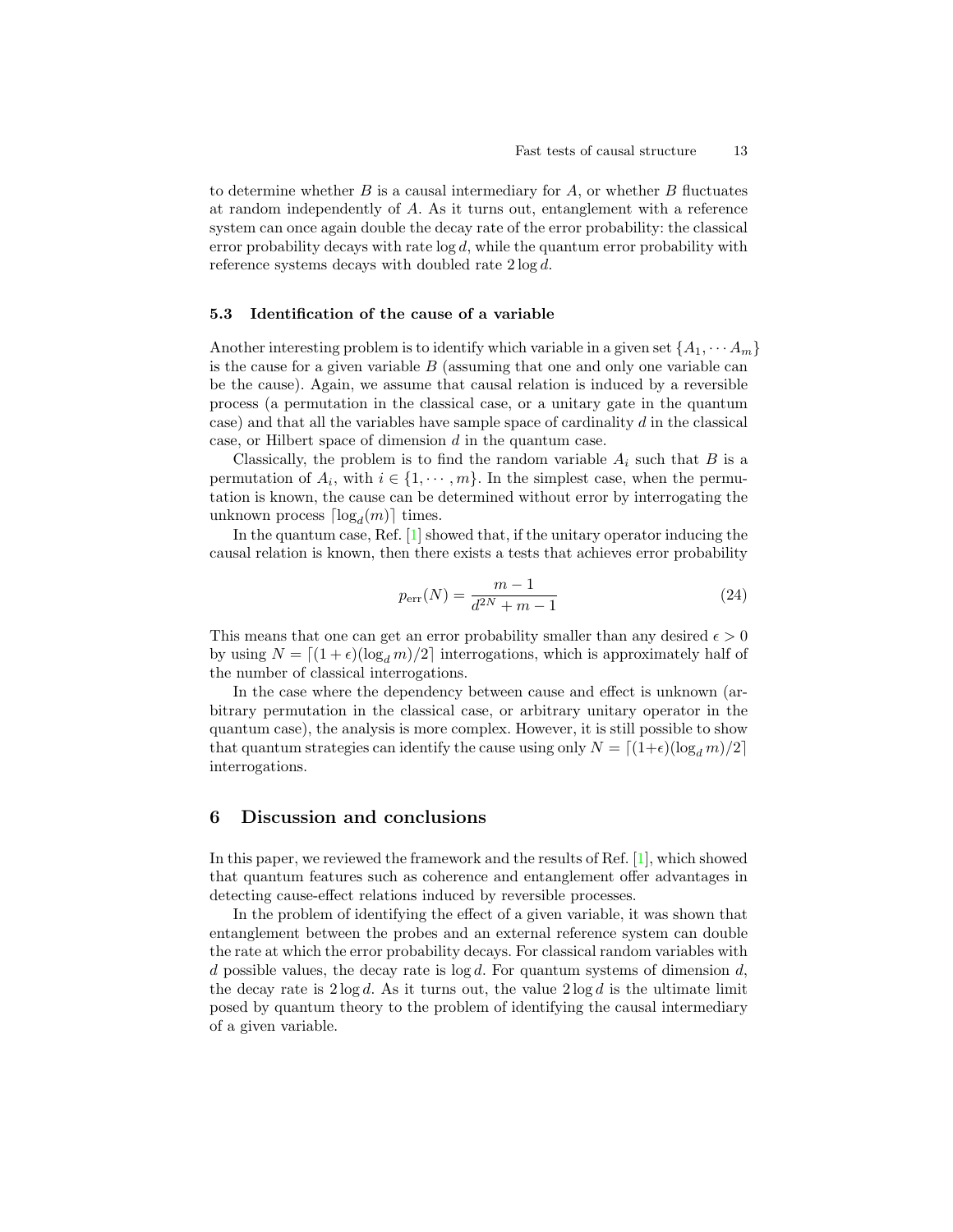Interestingly, both the classical and quantum decay rates can be expressed as  $\log \dim \mathsf{St}_{\mathbb{R}}(A)$  where  $\mathsf{St}_{\mathbb{R}}(A)$  is the vector space spanned by linear combinations of states of system A. For classical systems, the states are probability distributions over the sample space, and the dimension of the corresponding vector space is d. For quantum systems, the states are density matrices, and the dimension of the vector space is  $d^2$ . It would be interesting to study the problem of causal hypothesis discrimination in toy theories with higher dimensional state spaces, such as quantum theory on quaternionic Hilbert spaces [\[28\]](#page-15-0) or the quartic toy theory proposed by Zyczkowski in Ref.  $[29]$  $[29]$ .

On a more practical side, it is important to extend the analysis from the idealized scenario where the cause-effect dependencies are induced by reversible processes, to the more realistic scenario where they are induced by general noisy processes. Preliminary results in Ref. [\[1\]](#page-13-0) indicate that quantum advantages may still persist for sufficiently low noise levels. However, a fully general treatment of noise is still lacking and will be important for future applications.

Given the success of causal discovery algorithms in classical statistics and machine learning, it is natural to expect that the development of quantum causal discovery algorithms may have applications to the burgeoning field of quantum machine learning [\[30](#page-15-2)[–32\]](#page-15-3). This connection is largely unexplored and represents an exciting direction of future research.

Acknowledgements. GC is grateful to R Spekkens, D Schmid, and M T Quintino for stimulating discussions on the notion of causality for quantum processes. This work is supported by the National Science Foundation of China through Grant No. 11675136, by Hong Kong Research Grant Council through Grants No. 17326616 and 17300918, by the Croucher Foundation, and by the John Templeton Foundation through grant 61466, The Quantum Information Structure of Spacetime (qiss.fr). The opinions expressed in this publication are those of the authors and do not necessarily reflect the views of the John Templeton Foundation. Research at the Perimeter Institute is supported by the Government of Canada through the Department of Innovation, Science and Economic Development Canada and by the Province of Ontario through the Ministry of Research, Innovation and Science.

# References

- <span id="page-13-0"></span>1. G. Chiribella and D. Ebler. Quantum speedup in the identification of cause–effect relations. Nat. Commun., 10(1):1472, 2019.
- <span id="page-13-1"></span>2. P. Spirtes, C. Glymour, and R. Scheines, editors. Causation, Prediction, and Search. MIT Press, 2000.
- 3. J. Pearl. Causality. Cambridge University Press, Cambridge, 2009.
- <span id="page-13-2"></span>4. J. Pearl. Probabilistic Reasoning in Intelligent Systems: Networks of Plausible Inference. Morgan Kaufmann Publishers Inc., San Francisco, CA, USA, 1988.
- <span id="page-13-3"></span>5. C. J. Wood and R. W. Spekkens. The lesson of causal discovery algorithms for quantum correlations: causal explanations of bell-inequality violations require finetuning. New J. Phys., 17(3):033002, mar 2015.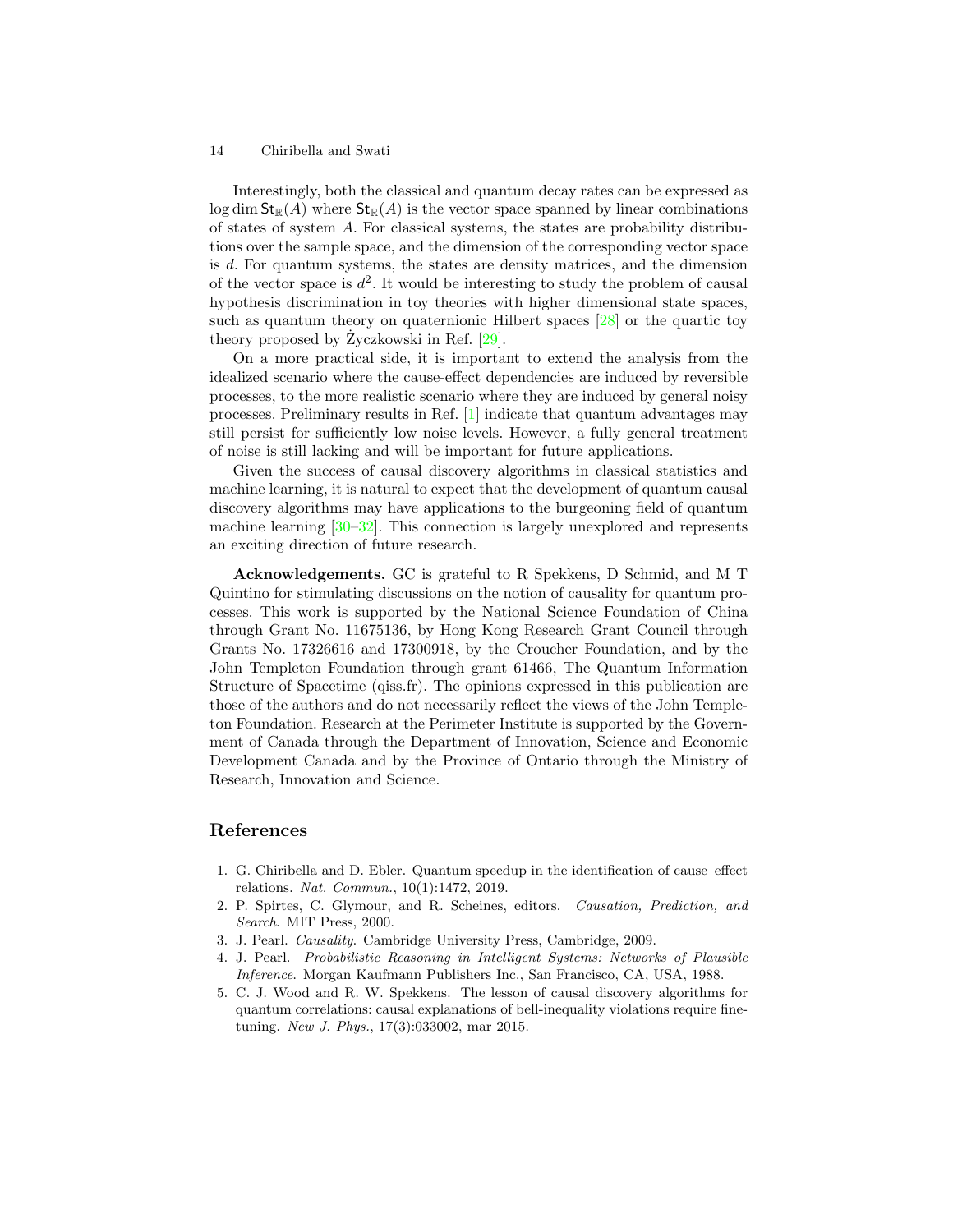- <span id="page-14-0"></span>6. R. Chaves, G. Carvacho, I. Agresti, V. Di Giulio, L. Aolita, S. Giacomini, and F. Sciarrino. Quantum violation of an instrumental test. Nat. Phys., 14(3):291– 296, 2018.
- <span id="page-14-1"></span>7. T. Van Himbeeck, J. Bohr Brask, S. Pironio, R. Ramanathan, A. B. Sainz, and E. Wolfe. Quantum violations in the instrumental scenario and their relations to the bell scenario. Quantum, 3:186, Sep 2019.
- <span id="page-14-2"></span>8. G. Chiribella, G. M. D'Ariano, and P. Perinotti. Quantum circuit architecture. Phys. Rev. Lett., 101(6), Aug 2008.
- 9. G. Chiribella, G. M. D'Ariano, and P. Perinotti. Memory effects in quantum channel discrimination. Phys. Rev. Lett., 101(18), Oct 2008.
- <span id="page-14-3"></span>10. G. Chiribella, G. M. D'Ariano, and P. Perinotti. Theoretical framework for quantum networks. Phys. Rev. A, 80(2), Aug 2009.
- <span id="page-14-4"></span>11. G. Chiribella, G. M. D'Ariano, and P. Perinotti. Probabilistic theories with purification. Phys. Rev. A, 81(6), Jun 2010.
- <span id="page-14-5"></span>12. B. Coecke and R. W. Spekkens. Picturing classical and quantum bayesian inference. Synthese, 186(3):651–696, Mar 2011.
- <span id="page-14-6"></span>13. B. Coecke. Terminality implies non-signalling. Electronic Proceedings in Theoretical Computer Science, 172:27–35, Dec 2014.
- <span id="page-14-7"></span>14. J. Henson, R. Lal, and M. F. Pusey. Theory-independent limits on correlations from generalized bayesian networks. New J. Phys., 16(11):113043, Nov 2014.
- 15. J. Pienaar and  $\check{C}$ . Brukner. A graph-separation theorem for quantum causal models. New J. Phys., 17(7):073020, Jul 2015.
- <span id="page-14-8"></span>16. F. Costa and S. Shrapnel. Quantum causal modelling. New J. Phys., 18(6):063032, jun 2016.
- <span id="page-14-9"></span>17. John-Mark A. Allen, J. Barrett, D. C. Horsman, C. M. Lee, and R. W. Spekkens. Quantum common causes and quantum causal models. Phys. Rev. X, 7:031021, Jul 2017.
- <span id="page-14-10"></span>18. J. F. Fitzsimons, J. A. Jones, and V. Vedral. Quantum correlations which imply causation. Sci. Rep., 5(1):18281, 2015.
- <span id="page-14-11"></span>19. K. Ried, M. Agnew, L. Vermeyden, D. Janzing, R. W. Spekkens, and K. J. Resch. A quantum advantage for inferring causal structure. Nat. Phys., 11(5):414–420, 2015.
- <span id="page-14-12"></span>20. Richard Cleve, Daniel Gottesman, and Hoi-Kwong Lo. How to share a quantum secret. Physical Review Letters, 83(3):648, 1999.
- <span id="page-14-13"></span>21. Nengkun Yu and Li Zhou. Chernoff bound for quantum operations is faithful. arXiv preprint arXiv:1705.01642, 2017.
- <span id="page-14-14"></span>22. M. Hayashi. Discrimination of two channels by adaptive methods and its application to quantum system. IEEE Transactions on Information Theory, 55(8):3807–3820, Aug 2009.
- <span id="page-14-15"></span>23. C. W. Helstrom. Quantum detection and estimation theory. J. Stat. Phys., 1(2):231–252, 1969.
- <span id="page-14-16"></span>24. Mario Berta, Christoph Hirche, Eneet Kaur, and Mark M Wilde. Amortized channel divergence for asymptotic quantum channel discrimination. arXiv preprint arXiv:1808.01498, 2018.
- <span id="page-14-17"></span>25. G. Chiribella, G. M. D'Ariano, P. Perinotti, and B. Valiron. Beyond quantum computers. arXiv preprint arXiv:0912.0195, 2009.
- 26. O. Oreshkov, F. Costa, and Č. Brukner. Quantum correlations with no causal order. Nat. Commun., 3(1), Jan 2012.
- <span id="page-14-18"></span>27. G. Chiribella, G. M. D'Ariano, P. Perinotti, and B. Valiron. Quantum computations without definite causal structure. Phys. Rev. A, 88(2), Aug 2013.